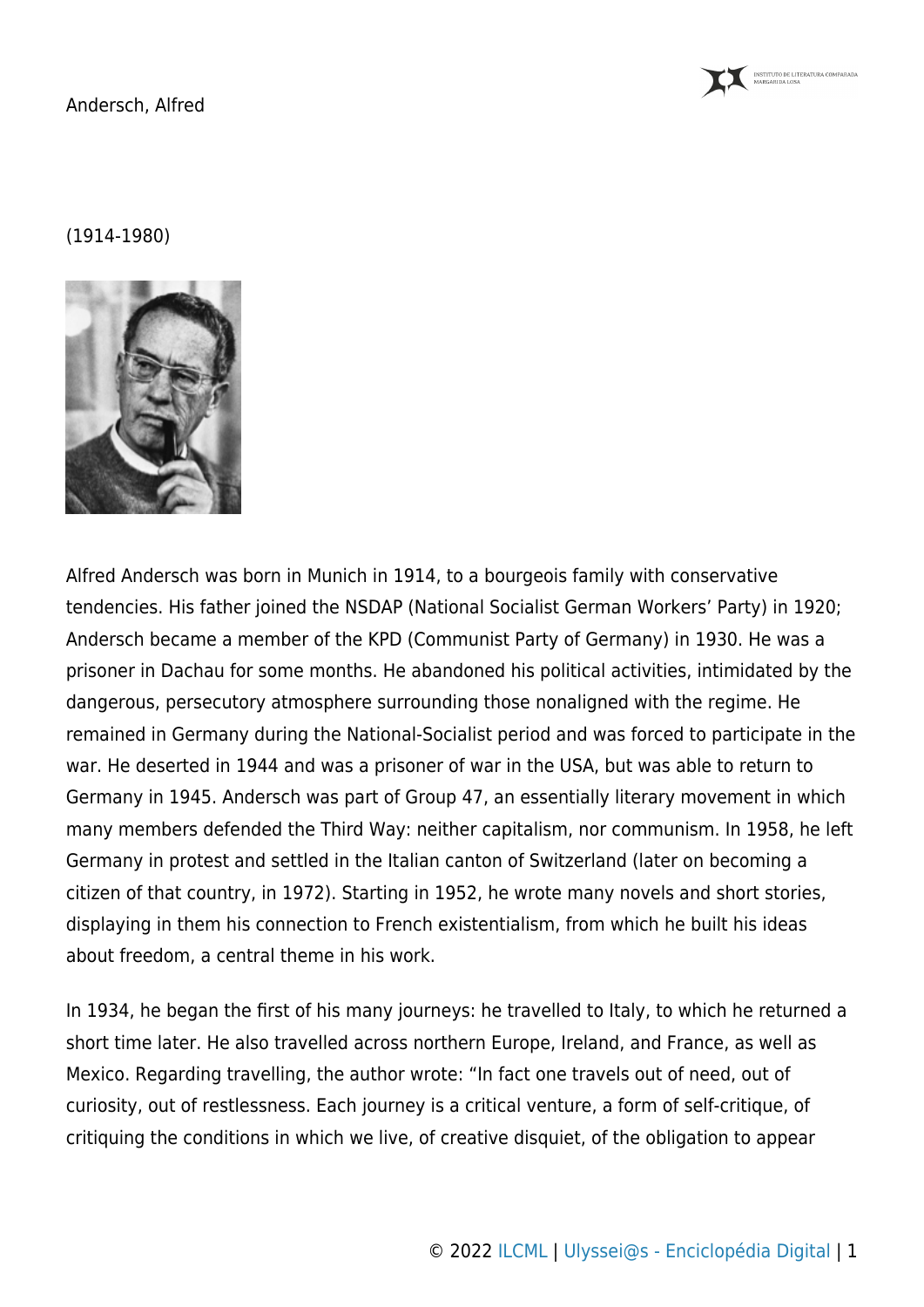

before the world." (apud Maria Marques de Almeida, 1985, p.129, translated). In 1975, he travelled to Portugal, accompanied by his wife Gisela, a painter, to witness the Carnation Revolution, as many other Germans did at that time (see, for example, Helga M. Novak), and wrote the text 'Reise in die Revolution' [Journey to the Revolution], "a very varied set of subjective opinions which sometimes display historical inaccuracies and gaps, inevitable as they were for a foreigner who, during a short trip, attempts to understand a historic process that was still taking place", as Maria Marques de Almeida points out (Almeida, 1985, p.126). These travel texts are also part of his central theme of freedom. It is not only the characters in the fictional texts that fight for it, but also the traveller, searching for places of freedom that the journey can offer. In this quest, the author developed "a passionate taste for detail in his description of things" (idem, p.127), which creates a very plastic point of view in his descriptions.

# **Travels**

Portugal, Germany, France, USA, Ireland, Italy, Mexico, Switzerland

### **Ouotations**

All houses in the South of Portugal are white. This is why they are perfect for transmitting messages. Since the Constitutional Assembly elections were coming up, all the houses and garden walls we saw were covered with messages. In a purely visual way, it was surprising and beautiful, should one have a taste for wildly expressive art, for decorative expressionism. […]

Every time I think of Portugal I think of a man who, walking past windowless houses, goes home, carrying a transparent plastic bag with half a dozen sardines. He will soon roast them, with the door open, through which the light from a clear, windy day comes in. The wind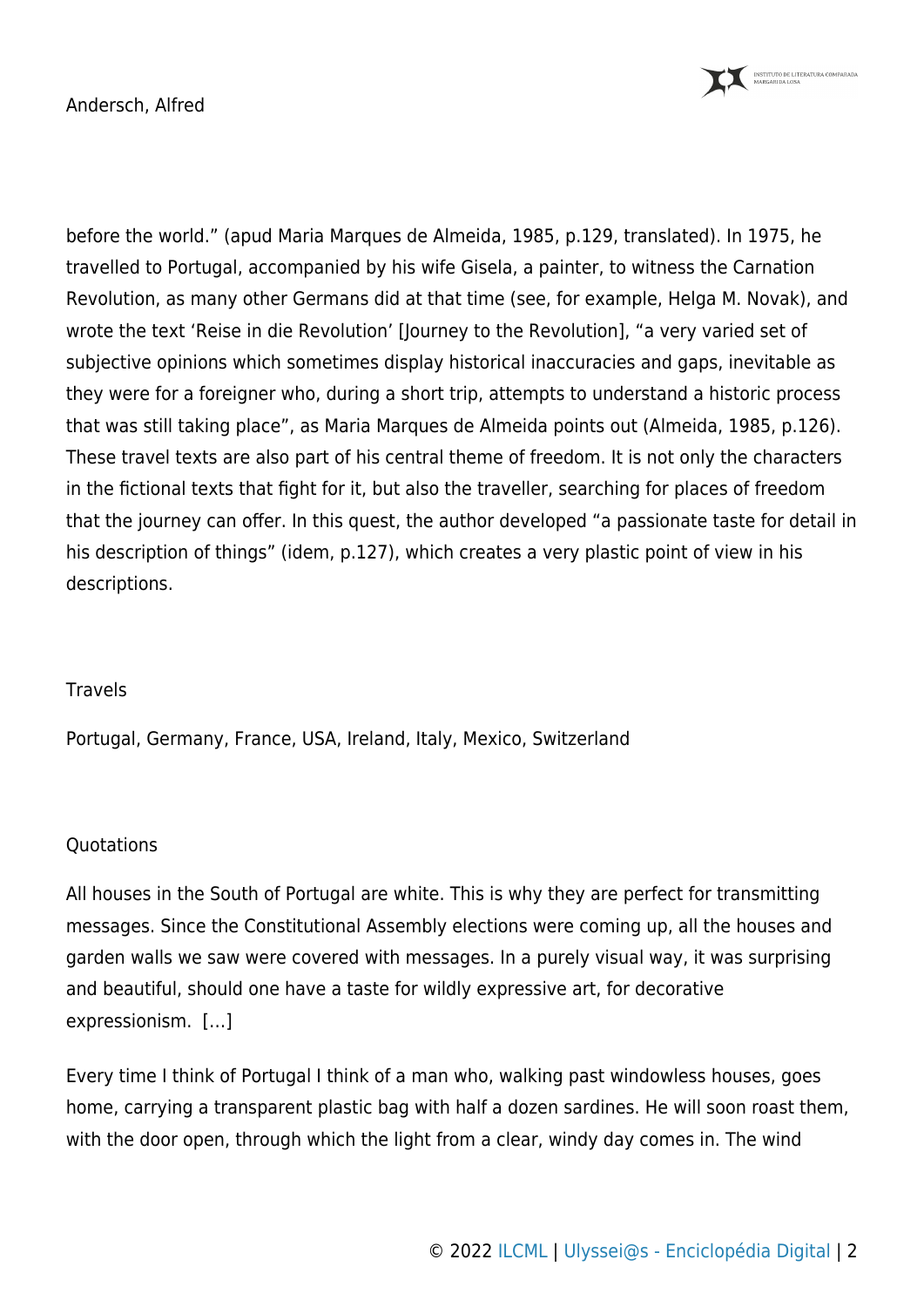

doesn't bother him. He's used to it. The wind always blows from the nearby ocean. The ocean brings him wind and sardines. Maybe it could bring more sardines, he may think. To eat until he is truly full – that would be wonderful.

Post-scriptum: a poem written a couple months later.

LISBON IN AUTUMN 1975

From the walls hope peels pale, she covers the ash of the extinguished fire.

(translated; apud Andersch/ Maria Marques de Almeida, 1985, pp. 116 and 125)

### Selected primary bibliography

ANDERSCH, Alfred, «Reise in die Revolution», Frankfurter Rundschau, 14.06.1975 (Feuilleton, p. III) (Portuguese translation by Maria Marques de Almeida, «Viagem à Revolução», RUNA 3/1985, pp. 115-131).

### Selected critical bibliography

ALMEIDA, Maria Marques de (1984), «Alfred Andersch e a sua concepção de liberdade», RUNA 2/1984, pp. 3-26.

REINHARDT, Stephan (1996), Alfred Andersch. eine Biographie, Zurich, Diogenes.